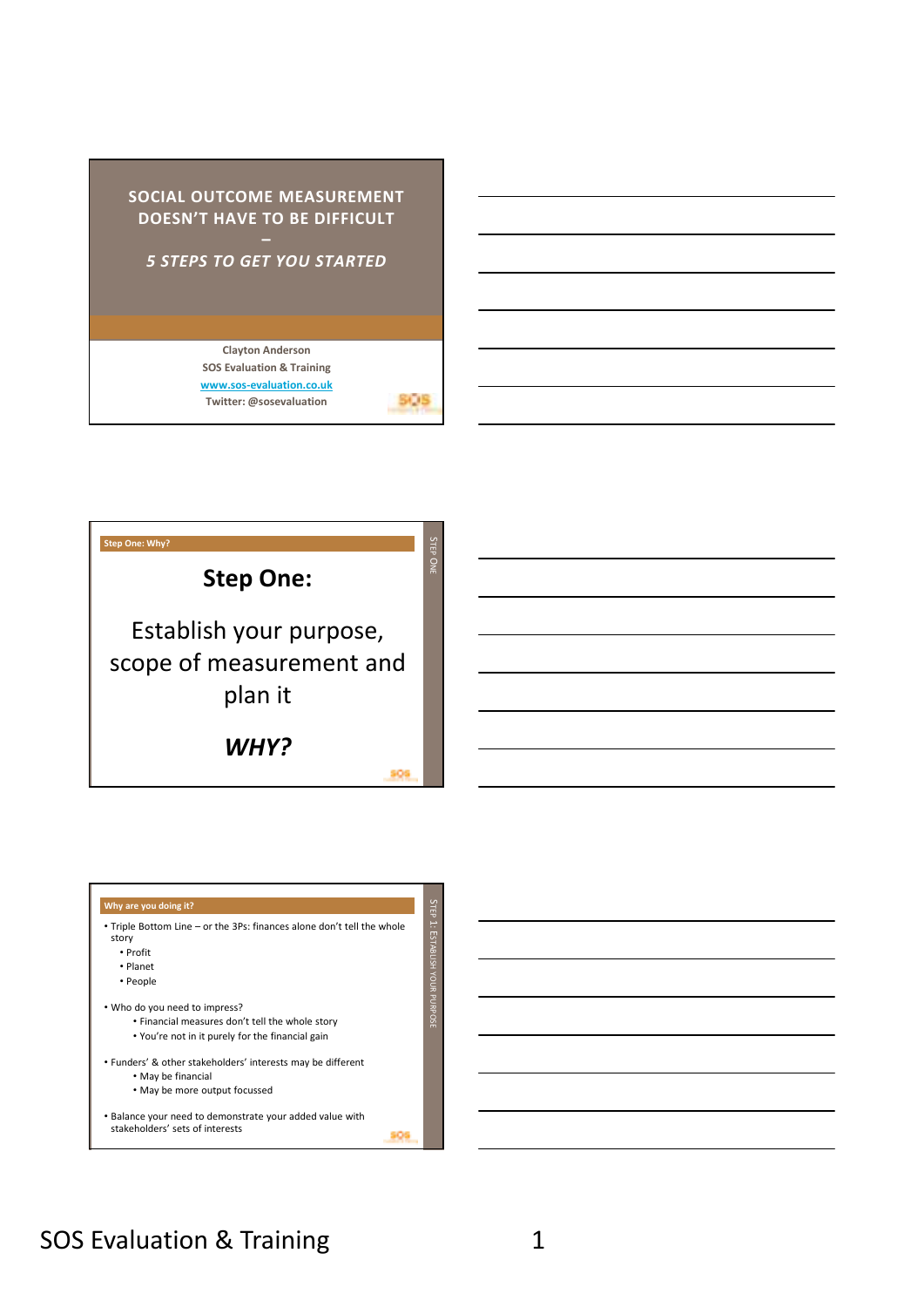## **Scope the Work**

- Don't under-estimate it: Social outcome measurement may be a big task
	- Might want to start easy or tricky… • Prioritise
- Resources:
	- Your staff time
	- Takes their eye off the ball
	- Costs / benefits
- Consider phasing the work
	- Learn from experience
	- Develop in-house skills to transfer from team to team
	- May want to phase activity building up to the Annual Report or funding rounds

309

 $\mathsf{c}$ TEP ::<br>S

COPE THE WORK

## **Plan the Work** un TEP Make it part of your business strategy • Can be a powerful tool for managing change : <del>ا</del> LAN THE WORK • Can impact on your marketing strategy • Social Value Act • Cost it • Staff time • Training requirements • External support costs • Don't be put off by 'consultants': It's probably not as difficult as you may think! • Develop your own in-house skills • Be ambitious – you know you're good at what you do! 309



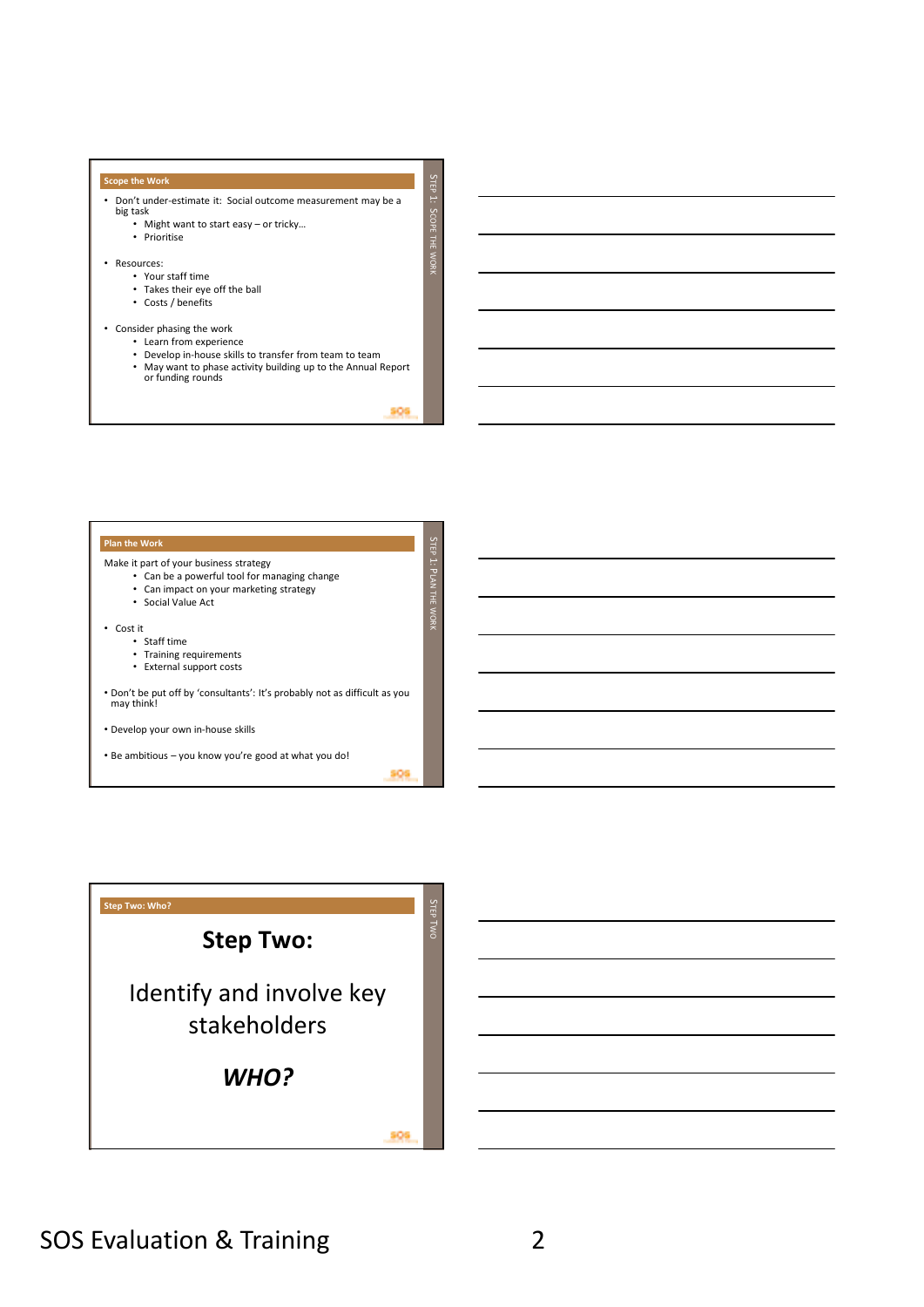### **Stakeholder Analysis**

- Stakeholder Analysis is used to identify the key people who are involved or interact with your organisation
- Use the opinions of the most powerful stakeholders to shape your projects at an early stage, improving the overall quality of your project or evaluation
- Identifying key stakeholders ensures the project or evaluation is more likely to be successful
- Helps you to anticipate what people's reaction to your project may be, and build into your plan the actions that will win people's support and feedback

806

 $\mathsf{C}$ TEP **Time** WO .<br>ح

HO ARE IMPORTANT

TO OUR ORGANISATION?

inn ci

un TEP WO

DENTIFYING STAKEHOLDERS

 $\overline{\mathcal{L}}$ TEP WO

PRIORITISING STAKEHOLDERS

POWER

INTEREST GRID

### **Stakeholder Analysis: Identify Your Stakeholders**

- Stakeholders may be both organisations and people; ultimately you must communicate with people
- Make sure that you identify the correct individual stakeholders within a stakeholder organisation
- Who are your stakeholders?
	- Who is affected by your work?
	- Who has influence or power of your work?
	- Who has an interest in your work being successful?

806

### **Stakeholder Analysis: Prioritise Your Stakeholders**

- *High power, high interest:* these are the people you must fully engage and make the greatest efforts to satisfy
- *High power, low interest:* put enough work in with these people to keep them satisfied, but not so much that they become bored with your message
- *Low power, high interest:* keep these people adequately informed, and talk to them to ensure that no major issues are arising. These people can often be very helpful with the detail of your project
- *Low power, low interest:* again, monitor these people, but do not bore them with excessive communication

\$06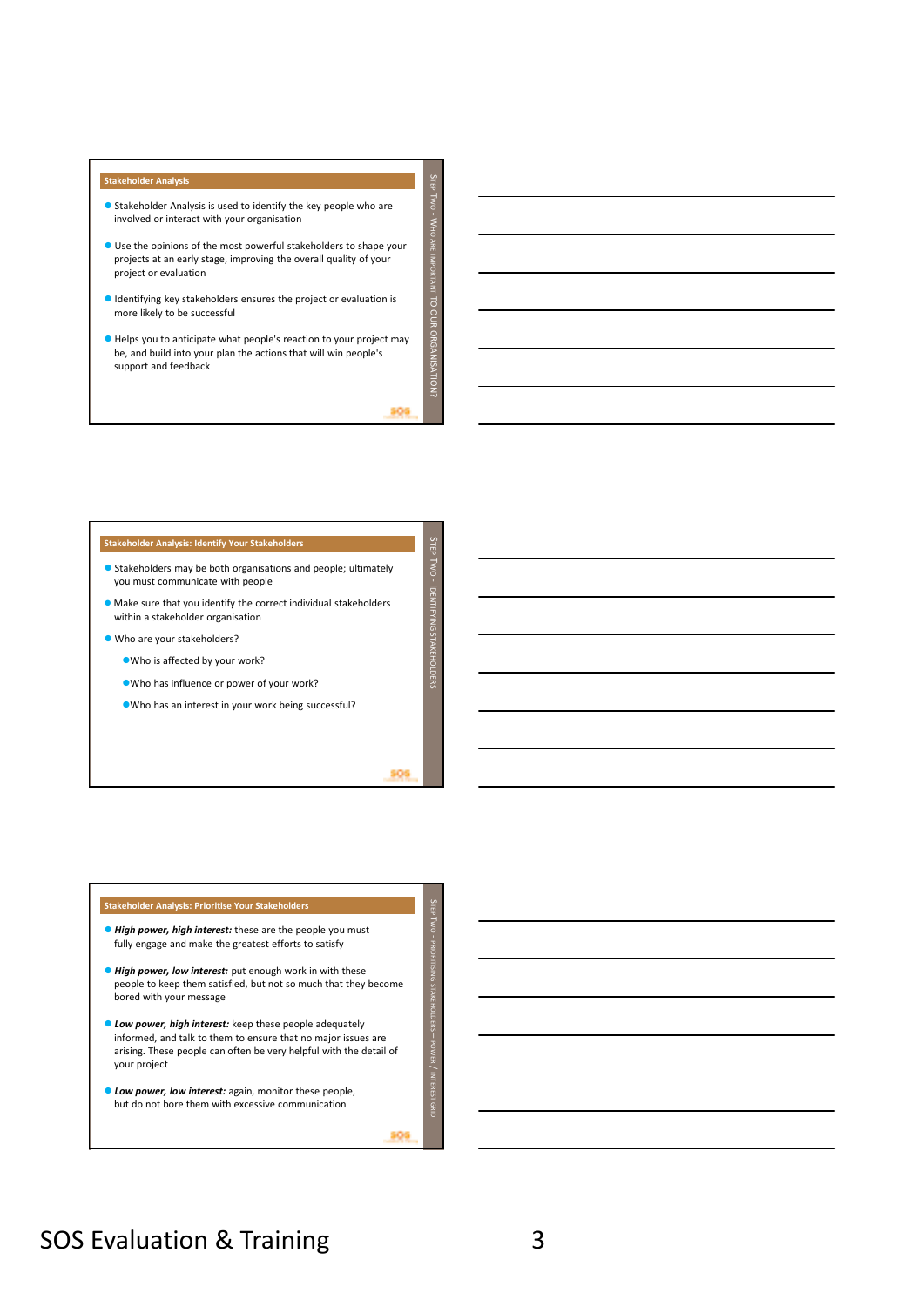



## **Stakeholder Analysis: Understand Your Key Stakeholders**

- Who influences your key stakeholders opinions, and who influences their opinion of you / your organisation? Do some of these influencers therefore become important stakeholders in their own right? Who else might be influenced by your key stakeholders opinions?  $\bullet$  Do these people become stakeholders in their own right?
- How do your key stakeholders want to receive information from you / give their feedback to you?
	- What is the best way of communicating your message to them, and them communicating your message to you?
- What is their current opinion / how do they value your work?

## S TEP  $\overline{\phantom{0}}$ H<br>H **Step Three: What? Step Three:**  Identify the outcomes you propose to achieve and the indicators that show you are meeting those outcomes *WHAT?*

909

un TEP WO .<br>د

NDERSTANDING

 $\overline{\phantom{1}}$ 

EY STAKEHOLDERS

309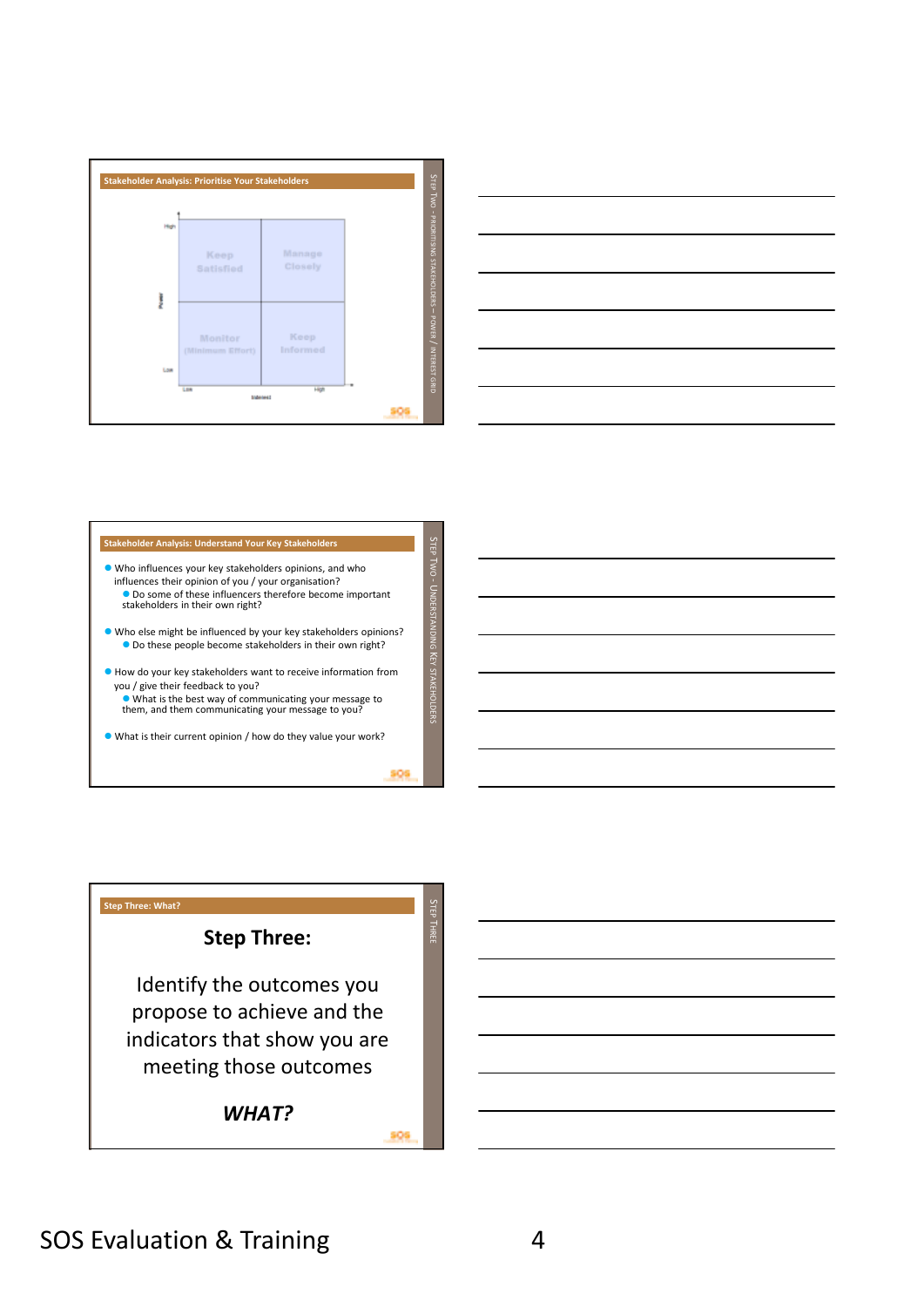

309









## SOS Evaluation & Training The Society of Society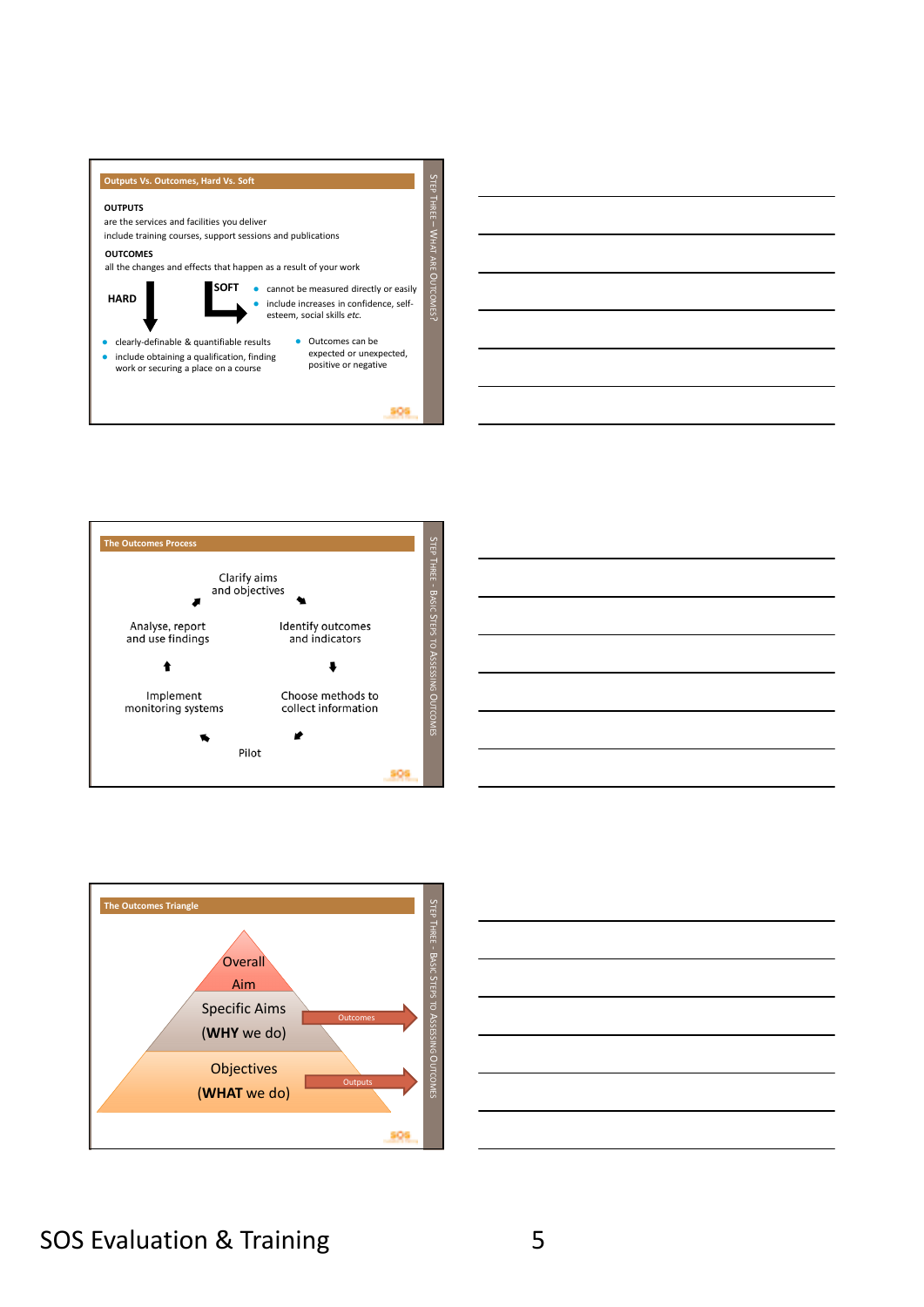



| <b>The Employment Project</b>                        |                                                                                                                                       |                                 |
|------------------------------------------------------|---------------------------------------------------------------------------------------------------------------------------------------|---------------------------------|
| <b>Specific Aim</b>                                  | <b>Example Outcomes</b>                                                                                                               | <b>STEP THREE</b>               |
| To enable clients to find a meaningful<br>occupation | Improved motivation to find work<br>Improved communication skills<br>Improved job search skills<br>Client finds meaningful occupation | FROM AIMS TO OUTCOME INDICATORS |
| To enable clients to maintain a tenancy              | Increased ability to pay bills<br>Increased ability in domestic tasks<br>More tenancies maintained                                    |                                 |
|                                                      |                                                                                                                                       |                                 |
|                                                      |                                                                                                                                       |                                 |



 These are things you can use to assess and monitor whether the expected outcome is occurring

 They show what has happened and can be qualitative or quantitative

 Each outcome has at least one indicator. Some outcomes have multiple indicators

309

STEP THREE  $\frac{1}{4}$ 

ROM AIMS TO O

UTCOME

NDICATORS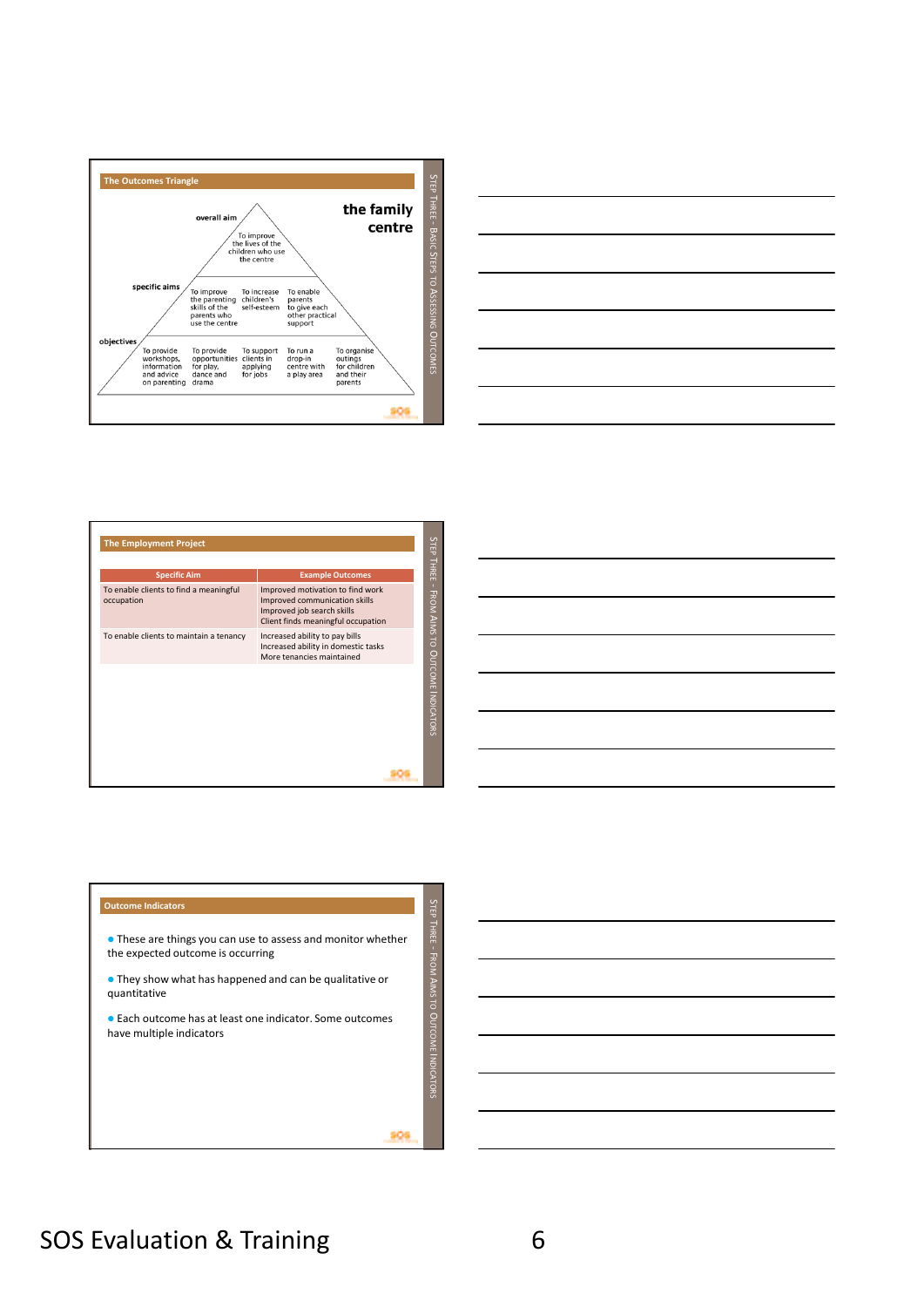| <b>Type of Project</b>                                | <b>Example Outcome</b>                 | <b>Example Outcome</b><br><b>Indicators</b>                                     |
|-------------------------------------------------------|----------------------------------------|---------------------------------------------------------------------------------|
| <b>Employment service for</b><br>long term unemployed | Increased motivation to<br>find work   | • Levels of attendance and<br>punctuality<br>. Whether written CV               |
| Health promotion<br>campaign                          | Increased awareness of<br>health issue | • Number of enquiries to<br>helpline<br>• Level of knowledge in<br>target group |
| Refugee support project                               | Increased self esteem                  | • Level of self esteem<br>• Level of involvement in<br>running events           |





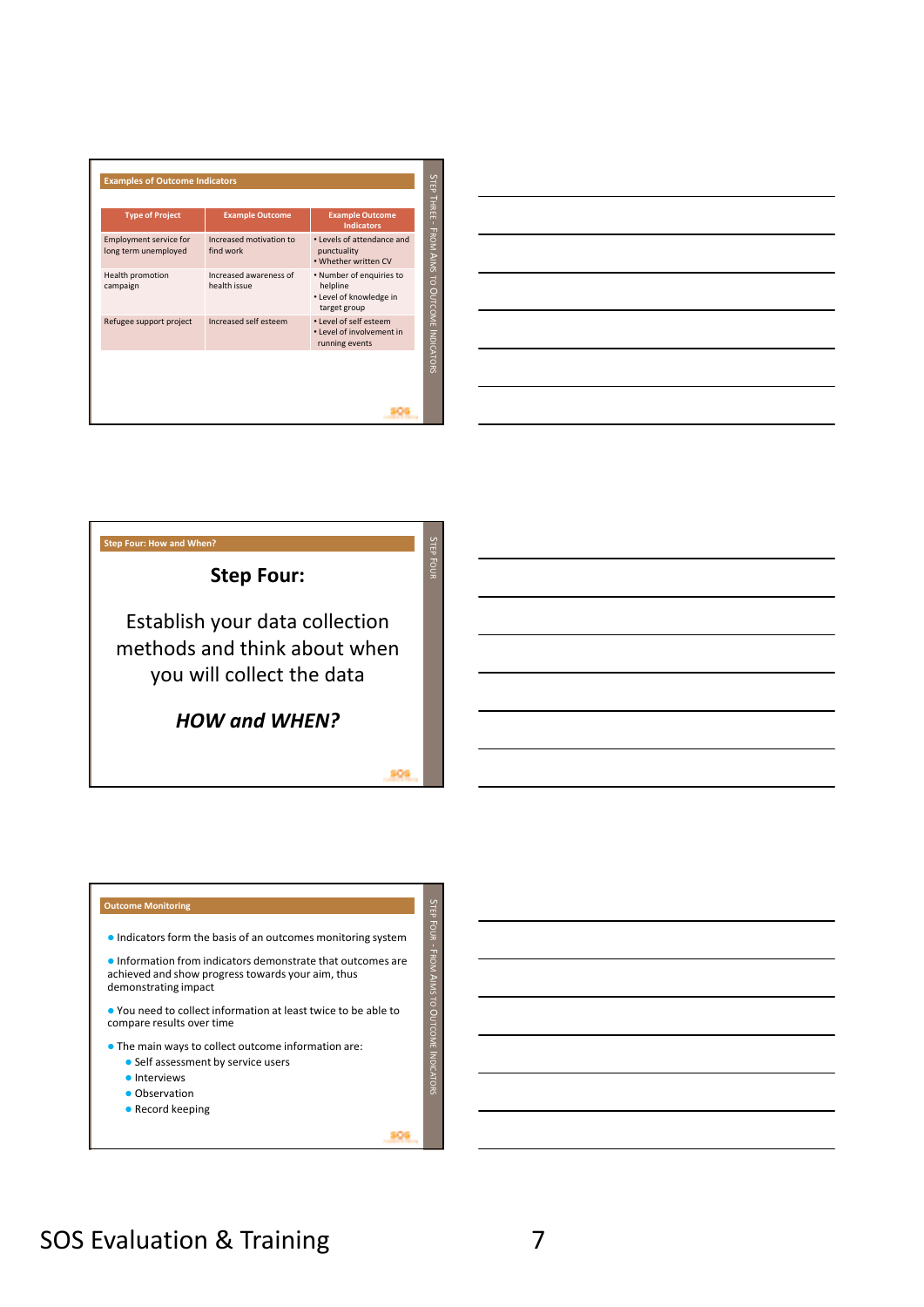## **The Key "Off the Shelf" Options**

#### **Rickter Scale**

Originally developed by business partners for young offenders in County Durham

 Measure progression using a 'Life Board' and 'Frames of Reference' No clear evidence of research and development work

#### **The Outcomes Star**

Developed by Triangle Consulting on behalf of St. Mungo's Homelessness Organisation.

Captures the clients "Journey of Change" Some research and development work with 14 organisations

## **The SOUL Record**

- Developed by The Research Centre, City College Norwich and a Voluntary<br>Sector Consortium<br>● Measures outcome progression for adults, young people and children
- 
- Measures against Every Child Matters Extensive research and development work with over 40 organisations

906

 $\overline{\mathcal{L}}$ TEP Fg .<br>ة FF THE  $\overline{\mathcal{L}}$ HELF $\dot{\circ}$ UTCOMES z ONITORING  $\mathsf{c}$ OLUTIONS









## SOS Evaluation & Training 8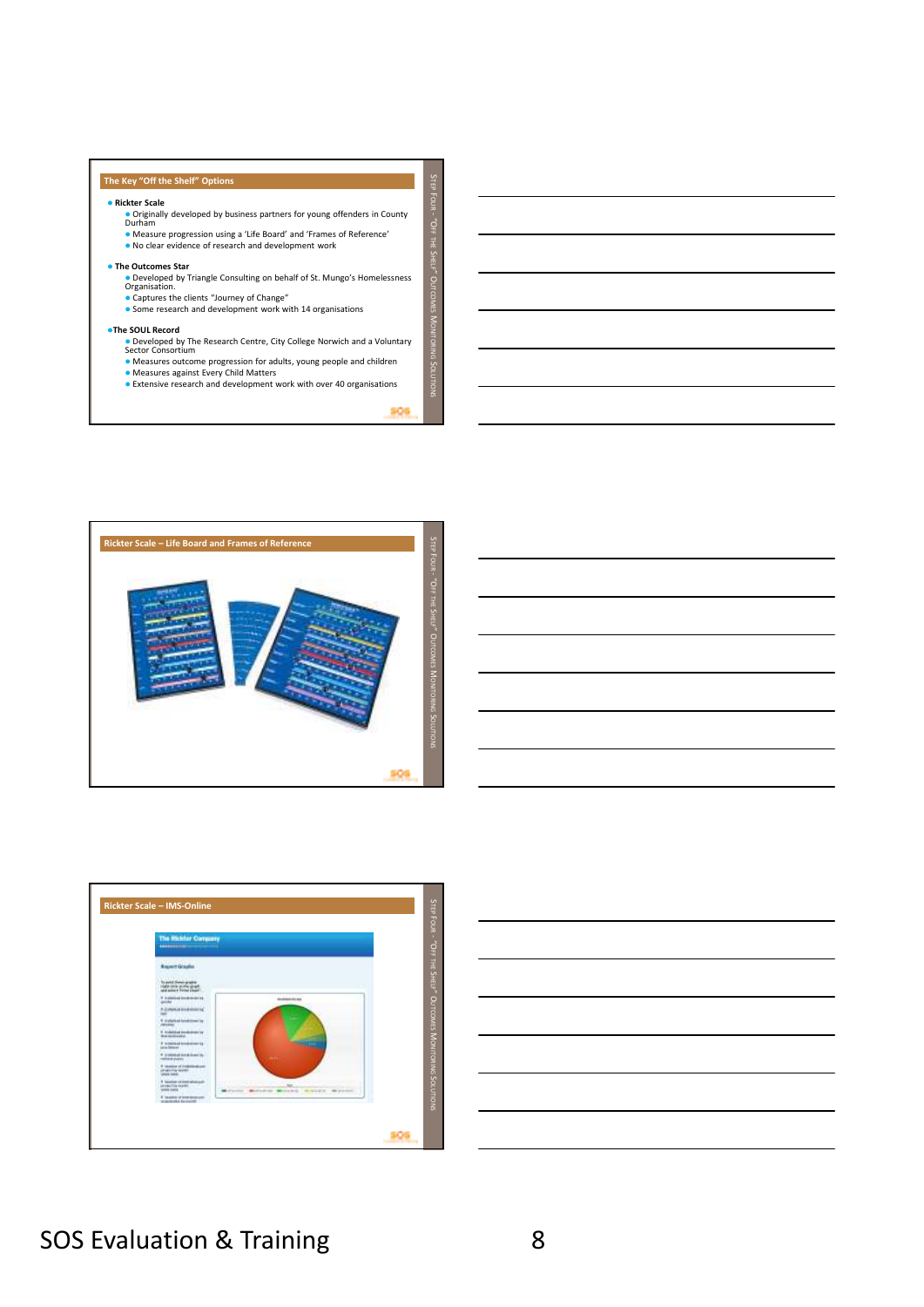









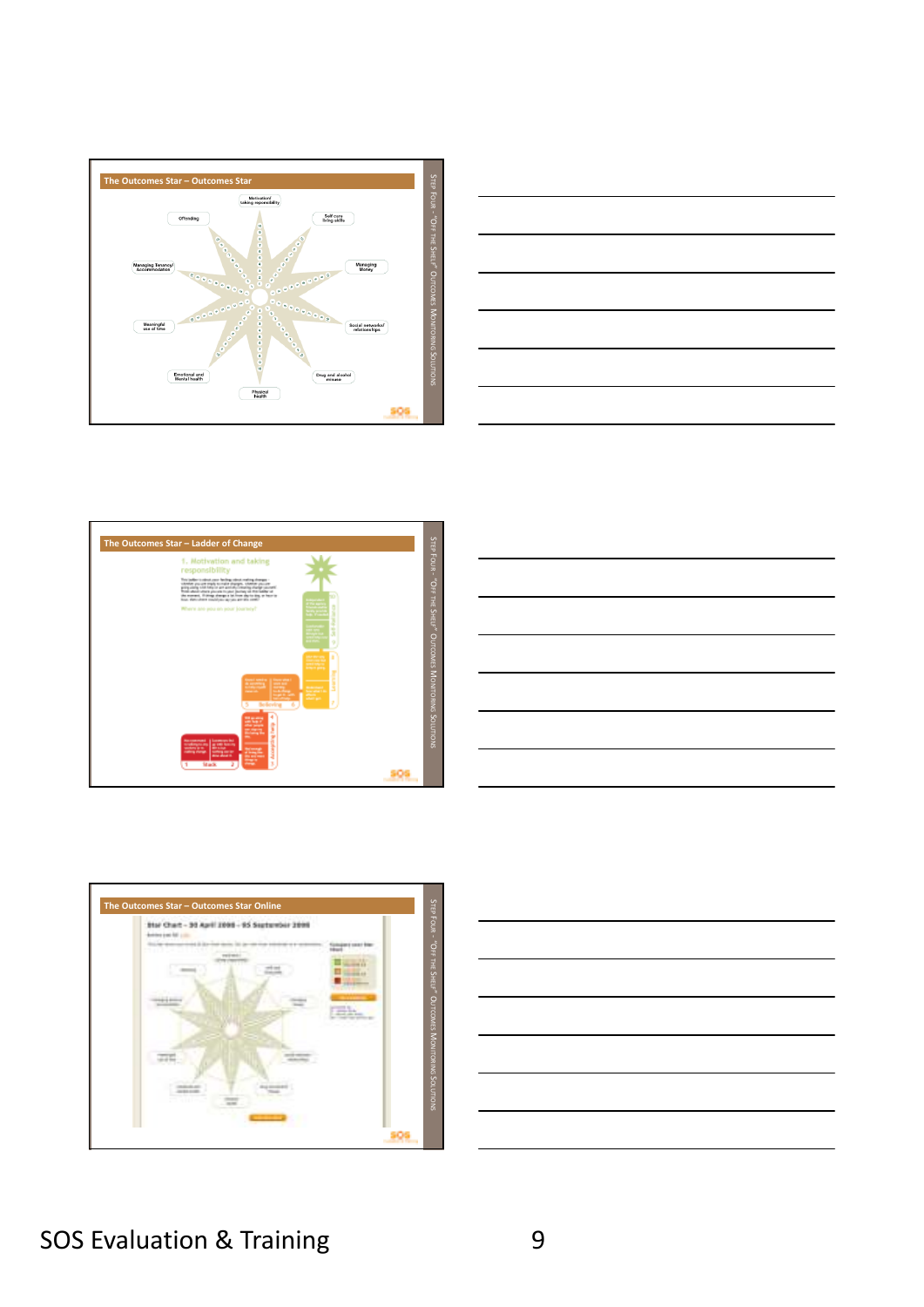









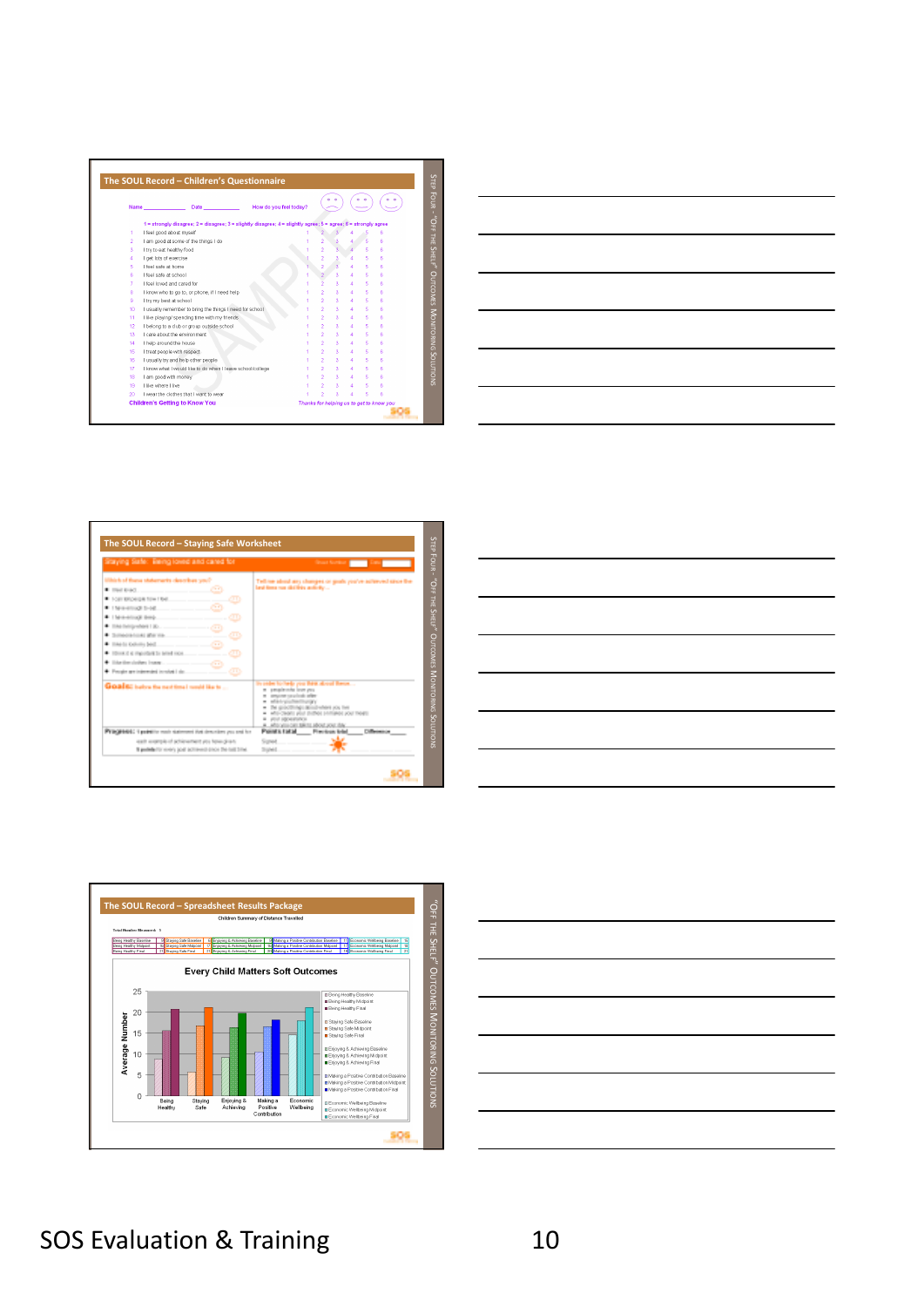

### **This Year's Fad?**

• Outcomes Measurement is more of an art than a science…

• It's evolving

• View 'experts' with suspicion!

• Make your findings public

- Because not many organisations are doing it, your work will be of interest
- Adds to the body of knowledge
- You might even be viewed as an 'expert' (suspiciously!)

• Tell your funders, supporters, staff, all and sundry what you've discovered

• Don't stop at doing it once

- Develop baselines and measure developments over time
- SROI

309

un TEP 5:

MAKE BEST USE OF YOUR WORK

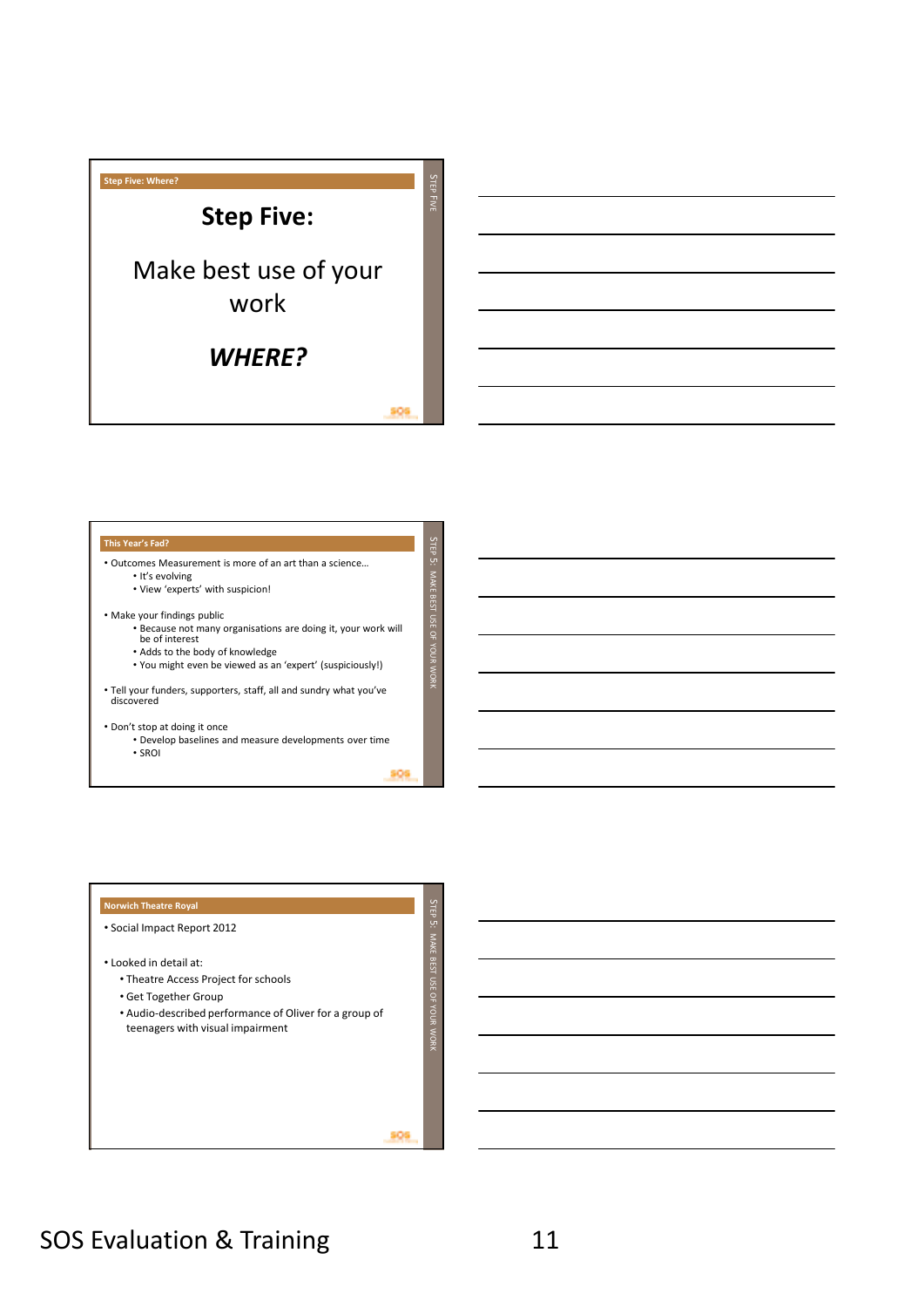









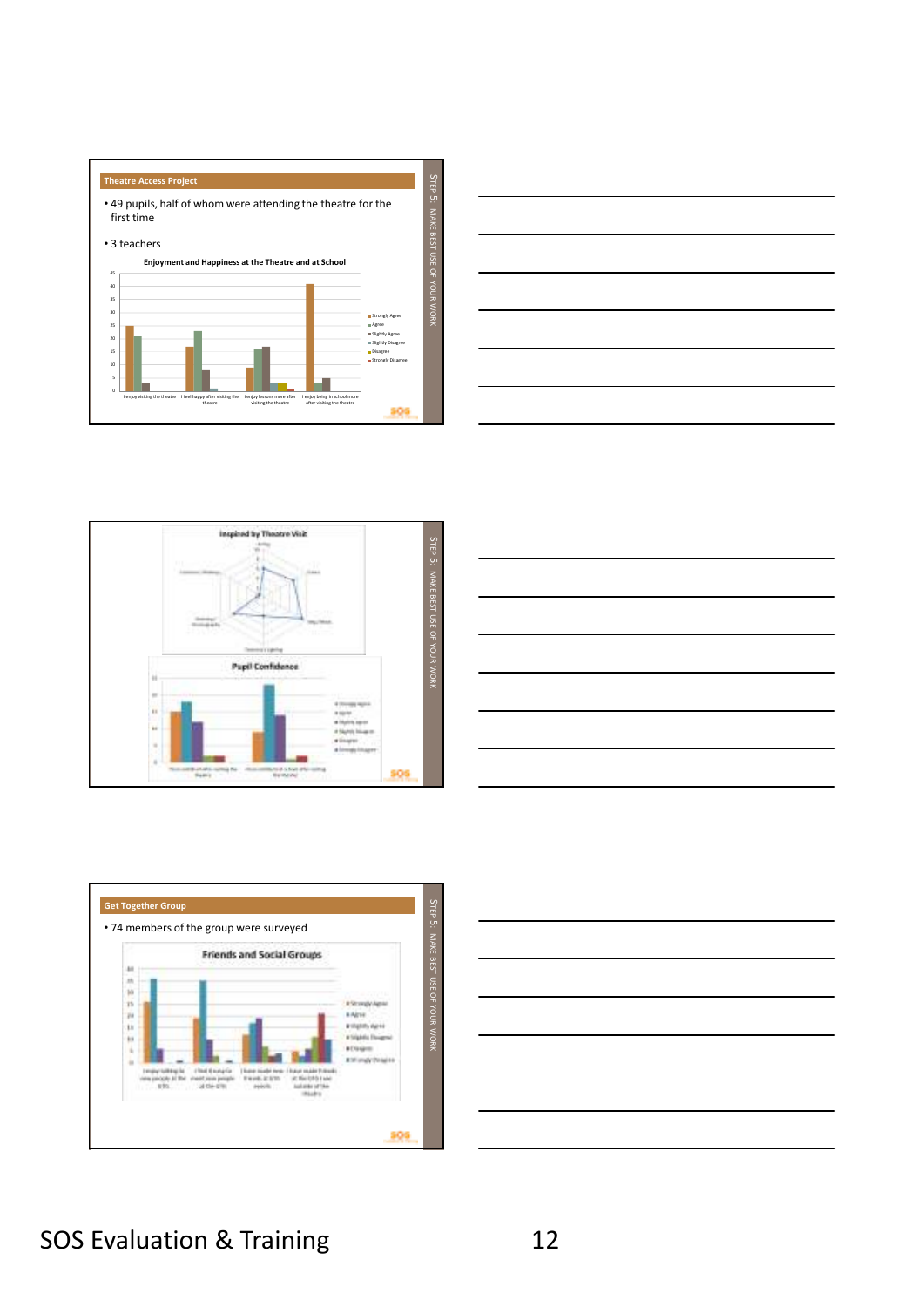







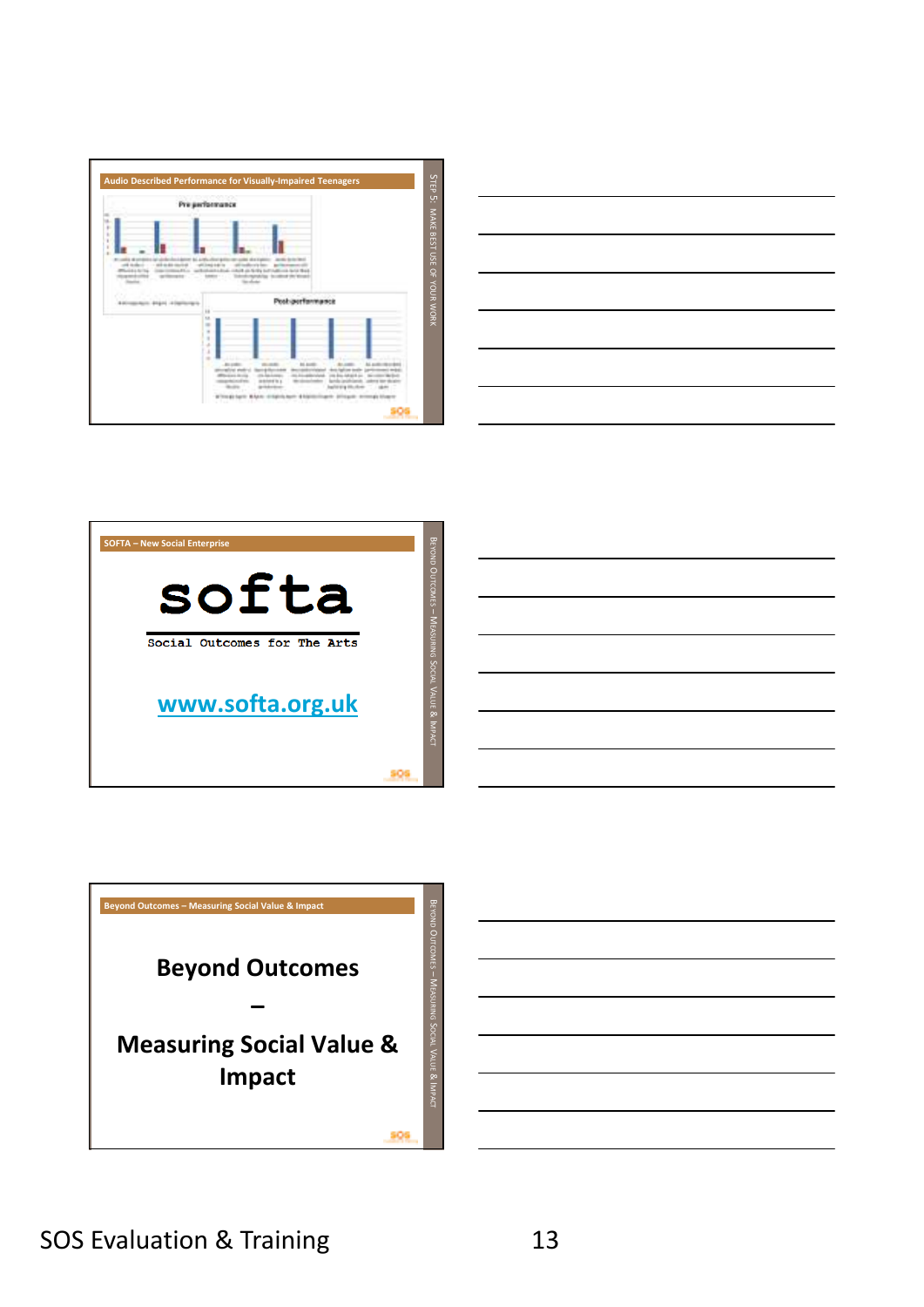#### **What is Social Impact?**

 'Social Impact' can mean a number of different things to different people and under differing circumstances

EYOND OUTCOMES  $\frac{1}{2}$ EASURING S OCIAL  $\prec$ ALUE & IMPACT

EYOND OUTCOMES  $\frac{1}{3}$ EASURING  $\mathsf{c}$ OCIAL  $\prec$ ALUE & IMPACT

No one agreed definition of the term or concept

 'Social Impact Measurement' is understanding the effects on various people that happen as a result of an action, activity, project, programme or policy

 An action or activity will have immediate and direct impact on certain people (Outcome), but it can also have a more far reaching effect on people, organisations, institutions and entities which are not directly engaging with these actions (Impact)

 Evaluation is about the quality of processes, social impact is about the changes an action, activity, project, programme or policy has brought about 80)

#### **Principles of Social Impact Measurement**

## Involve stakeholders

 "can include individuals, groups, communities, local and national government and other public sector bodies with a policy interest in the outcomes experienced by other stakeholders of an activity, and any other entity or group that is either affected by, or affects, the activity to be assessed"

 Develop a "Theory of Change" to express how changes have happened for stakeholders

- **.** Logic Models
- Impact Maps from SROI
- **Stakeholder Analysis from Social Accounting and Auditing**

#### Be transparent

 No social impact assessment can be entirely objective, and none can entirely be free of assumptions 899



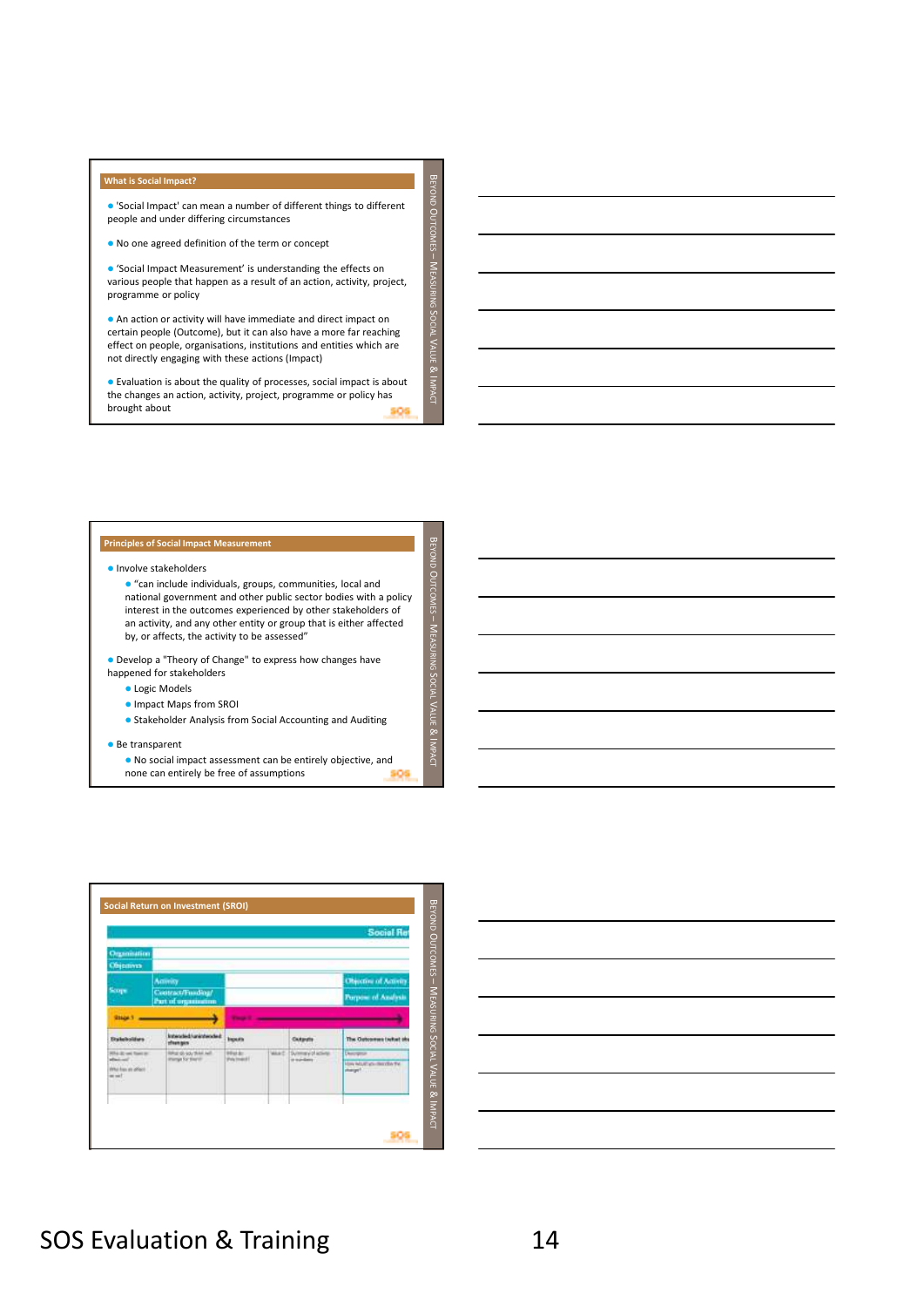



### **Social Value Act**

## The Social Value Act

- Came into force January 2013
- Impacts on Public Authorities' procurement
- Will have to consider improvement of economic, social and environmental well-being

## **Importance for Providers**

- Commissioners have to consider the social value of services they purchase
- Major opportunity for providers to demonstrate their added value
- Improved weighting against those who can't demonstrate social value

909

un OCIAL  $\prec$ ALUE ACT